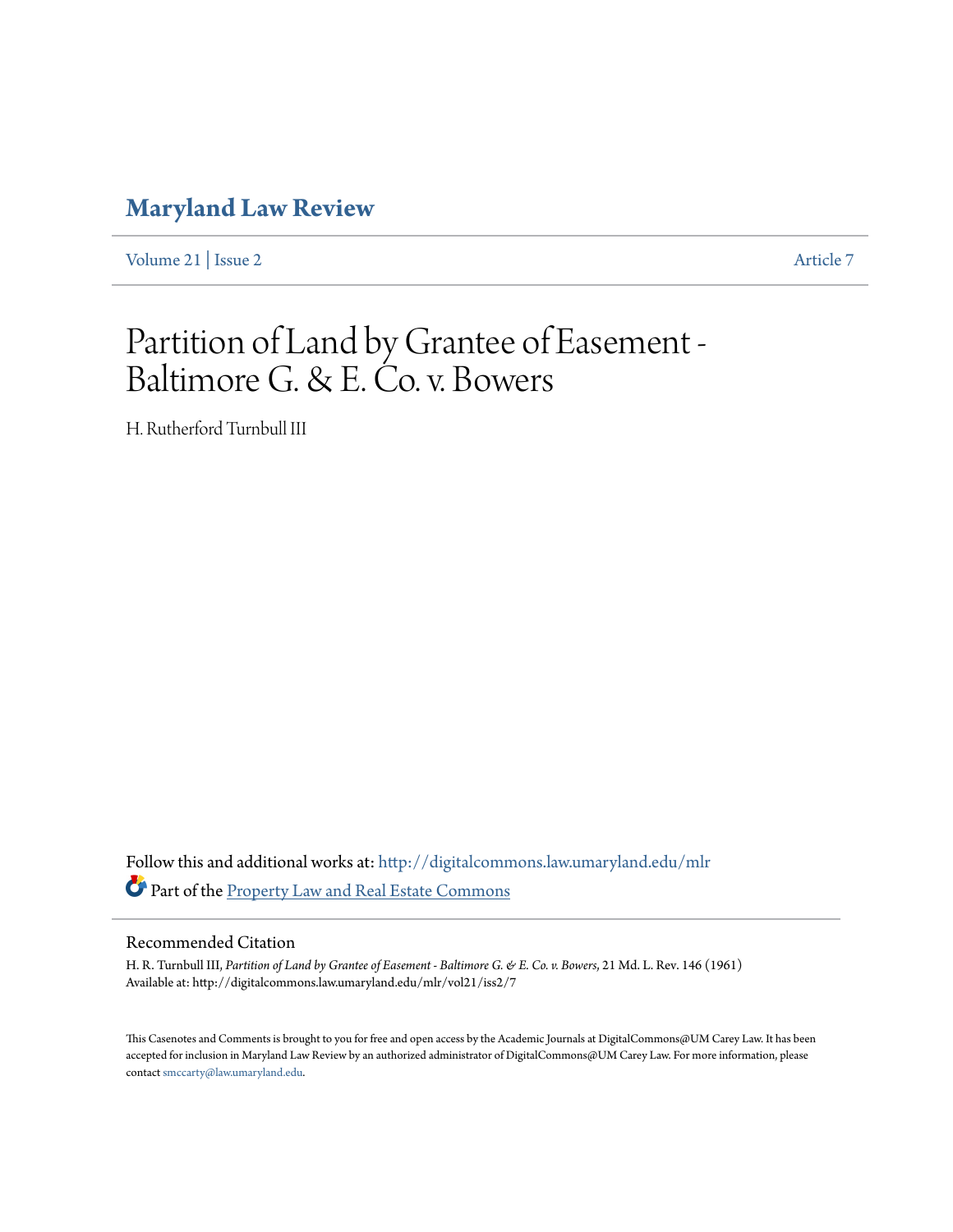#### **Partition Of Land By Grantee Of Easement**

#### *Baltimore G. & E. Co.* v. *Bowers'*

Plaintiff is the grantee of an easement for an electric transmission line conveyed by one of two tenants in common. Defendants are the heirs and successors in title of the two original tenants in common. These tenants in common held the fee between themselves by application of the rule in *Shelley's* Case, subject to a life estate in the whole in the survivor. At the time of the grant of the easement, in 1924, one tenant in common had died, and the survivor held the entire possessory interest by reason of the life estate in the whole. The survivor conveyed the easement without the joinder of the heirs of the deceased tenant in common. Because of this failure, only the heirs of the granting tenant in common, and not the heirs of the deceased tenant in common, had been held bound by the grant as to an undivided one-half interest in the fee.2

In resisting an ejectment suit filed by the heirs of the non-assenting tenant in common, the plaintiff sought an order requiring the heirs of the granting cotenant to join as party-plaintiffs in the plaintiff's bill for partition. The Court of Appeals held that the grantee of this easement from less than all of the cotenants had a right in equity to require the grantor or her heirs to seek partition against<br>the non-assenting cotenant's heirs.<sup>3</sup> In reaching this result,<br>the Court did not have to consider the question of prescription since prescription did not begin to run against the remaindermen, heirs of the non-assenting tenant in common, until these remaindermen were vested with posses- sion. Under the deed, vesting of the right to possession could not occur until the death of the survivor in 1943; and. prescription could not have been completed before 1963.

The instant suit raises the issue of how the plaintiff can preserve and protect its easement so as to receive the full benefit of its grant and protect itself against the heirs

*8 Supra, n.* 1.

<sup>1221</sup> Md. 337, **157** A. 2d **610** (1960).

IBurnham v. Gas & Electric Co., **217** Md. 507, 144 A. 2d 80 (1958), noted 19 Md. L. Rev. 43 (1959). There, by an application of the rule in Shelley's Case, the Court held that the grant of the easement operated to bind the heirs of the grantor as to an undivided one-half interest in the tract of land as tenants in common with the heirs of the non-assenting tenant in common, but did not bind the latter. Cf. Williams v. Armiger, 129 Md. 222, 98 **A.** 542 (1916).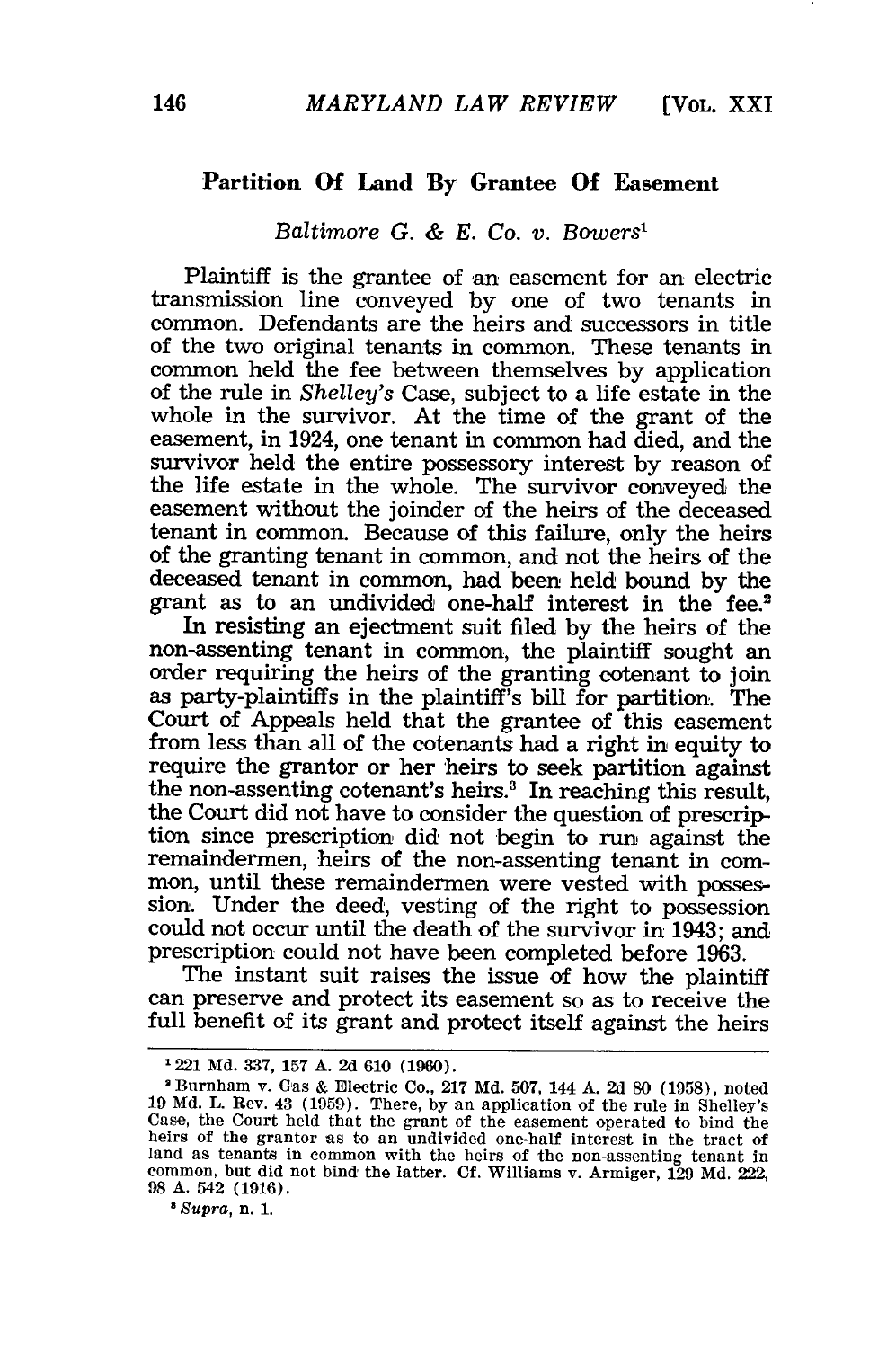of the non-assenting tenant in common, who sued to eject the plaintiff.4

The general rule<sup>5</sup> appears to be that where the validity of the easement is in dispute, the party claiming the easement is a proper and even a necessary party to the suit if the conveyance by which the easement was granted is not absolutely void. Previous to the instant suit, the heirs of the non-assenting grantor had challenged the validity of the easement by an ejectment suit, and it was held in the previous litigation between the parties that the conveyance was valid only as to the grantor and her heirs.<sup>6</sup>

The holding in the instant case that the grantee of the easement has a right to require the grantor or her heirs to seek partition against the non-assenting cotenant's heirs is supported by *Mee v. Benedict*,<sup>7</sup> where the Michigan court held that although the grantee had no property right in himself to support a partition suit, he did have a "right in equity to require his grantor to sue for a partition of the land," saying, *inter alia:*

**"..** . the only means of making that conveyance effectual to carry into effect the intent of the parties was for said owners of timber to ask and obtain partition of the lands. This they had the right, and it was their duty, to do, and equity would require and compel action on *their part* to that end. \* **\* \*)**

"We do not depart from the doctrine that such conveyance is void as against the cotenant, but it is void only in so far as it affects the cotenant's rights. \* \* \* It is void so far as the cotenant's interest shall not be injuriously affected by the conveyance; but it is not void as against the grantor, and we think it is competent, under the general equity powers of the court, to compel the grantor of a special interest to take such steps as to make his conveyance effectual."<sup>8</sup>

Likewise, in *Charleston C. & C. R. Co. v. Leech*,<sup>9</sup> the plaintiff, grantee of an easement from a cotenant owning a onethird undivided interest in a tract of land, was held to be entitled to an order requiring partition as upon an appli-

*<sup>&#</sup>x27;Supra,* n. 2.

**<sup>5</sup>** 68 **C.J.S.** 118, Partition, § 75.

**<sup>6</sup>** *Supra,* n. 2.

<sup>&#</sup>x27;98 Mich. 260, 57 N.W. 175 (1893).

**<sup>8</sup>** *Id.,* 175-176.

**<sup>9</sup> 33 S.C.** 175, 11 **S.E. 631 (1890).**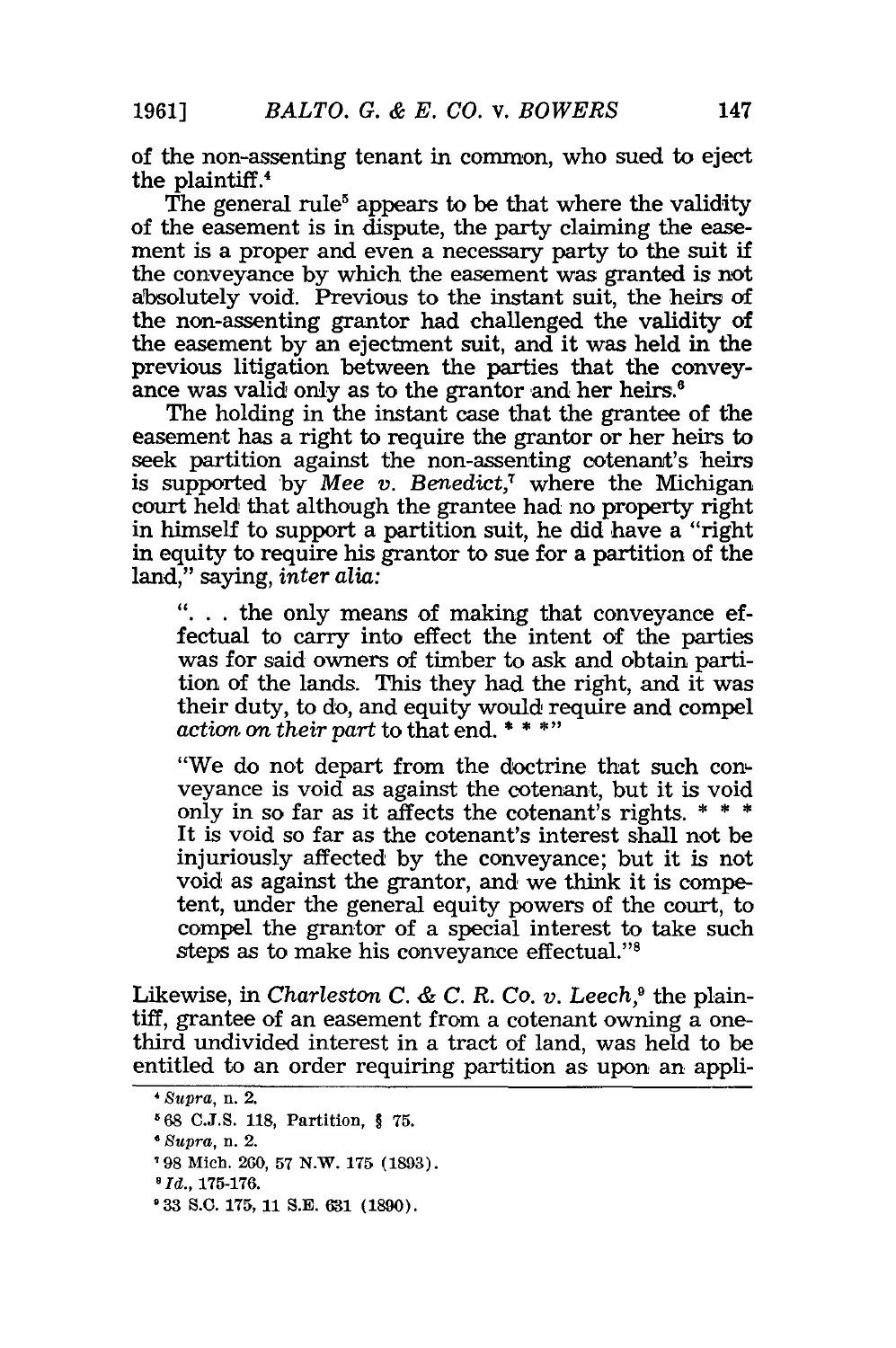cation by the grantor, and, after the grantor's death, by the successors in title.

There is authority in other jurisdictions<sup>10</sup> supporting this view that the grantor can be compelled in equity to "take such steps as having the common property partitioned in order to make his conveyance effectual."<sup>11</sup> In the Fourth Circuit,<sup>12</sup> the grantee of an easement from an owner of a two-thirds interest in land was held entitled "to have the land partitioned" so as to bind the grantor and his heirs by allotting to them the portion of the land on which the burden lies. Other cases cited by the Maryland Court of Appeals in the instant case are to the same or similar effect.<sup>13</sup>

These cases rest on the Obvious proposition that an easement would be worthless without a partition for it would be ineffective against a tenant in common who did not assent to the grant by his cotenant.<sup>14</sup> Under the rule adopted in the instant case equity vests a right in the grantee to effectuate his grant by bringing suit through his grantor against a non-assenting tenant in common for a partition.

Inasmuch as the grantor himself could seek partition from his cotenant,<sup>15</sup> it is apparent that a grantee of his entire estate derives this right.<sup>16</sup> The grantee stands in the grantor's shoes, but exercises only a derivative power. This raises the question as to whether a grantee of a par-

<sup>10</sup> Harrell v. Mason, 170 Ala. 282, 54 So. 105 (1911); Pellow v. Arctic Iron Co., 164 Mich. 87, 128 N.W. 918 (1910); Cook v. International & G.N.R. Co., 3 Tex. Civ. **App. 125,** 22 S.W. 1012 **(1893); 75** A.L.R. 1456 **(1931).**

**n** Saulsberry v. Saulsberry, 121 **F. 2d 318** (6th Cir. 1941).

"Burdine v. Southern Public Utilities Co., 11 F. 2d 29 (4th Cir. 1926).<br>"Whitton v. Whitton, 38 N.H. 127 (1859); Jeter v. Knight, 81 S.C. 265<br>62 S.E. 259 (1908); Hitt v. Caney Fork Gulf Coal Co., 124 Tenn. 84, 139 S.W. **693 (1911) ;** Simpson-Feel **Oil** Co. v. Stanolind Oil **&** Gas Co., **136** Tex. **158, 125 S.W. 2d 263 (1939) ;** Thomas v. Southern Settlement & Develop. Co., **132** Tex. 413, **123** S.W. **2d 290** (1939) **;** Jones v. Berg, **105** Wash. **69, 177** Pac. **712 (1919).**

<sup>14</sup> Susquehanna Co. v. St. Clair, 113 Md. 667, 672, 77 A. 2d 119, 121 (1910),<br>states the rule that "one tenant in common has no right to alter or change the property to the injury **of** the other without his assent." See also Dugan v. Baltimore, **70 Md. 1, 16 A. 501 (1889).** The authorities appear to be uniform in holding that a cotenant cannot by himself grant an easement that will bind his cotenants. 2 AMERICAN LAW OF PROPERTY (1952), § 6.12, 51; 2 TIFFANY, REAL PROPERTY (3rd ed. 1939), § 456; 86

C.J.S. 517, Tenancy In Common, § 111.<br>
<sup>15</sup> 2 Mp. Copg (1957) Art. 16, § 154; Tolson v. Bryan, 130 Md. 338, 344<br>
100 A. 366 (1917); Shipley v. Tome Institute, 99 Md. 520, 58 A. 200 (1904). See *supra,* n. **10.** <sup>1</sup>

0Harrell v. Mason, **170** Ala. 282, **54 So. 105, 106 (1911)** ("[Grantee] has the right to get the benefit of what he bought."). See also Cook **v.** Boehl, **188 Md. 581, 53 A.** 2d **573** (1947).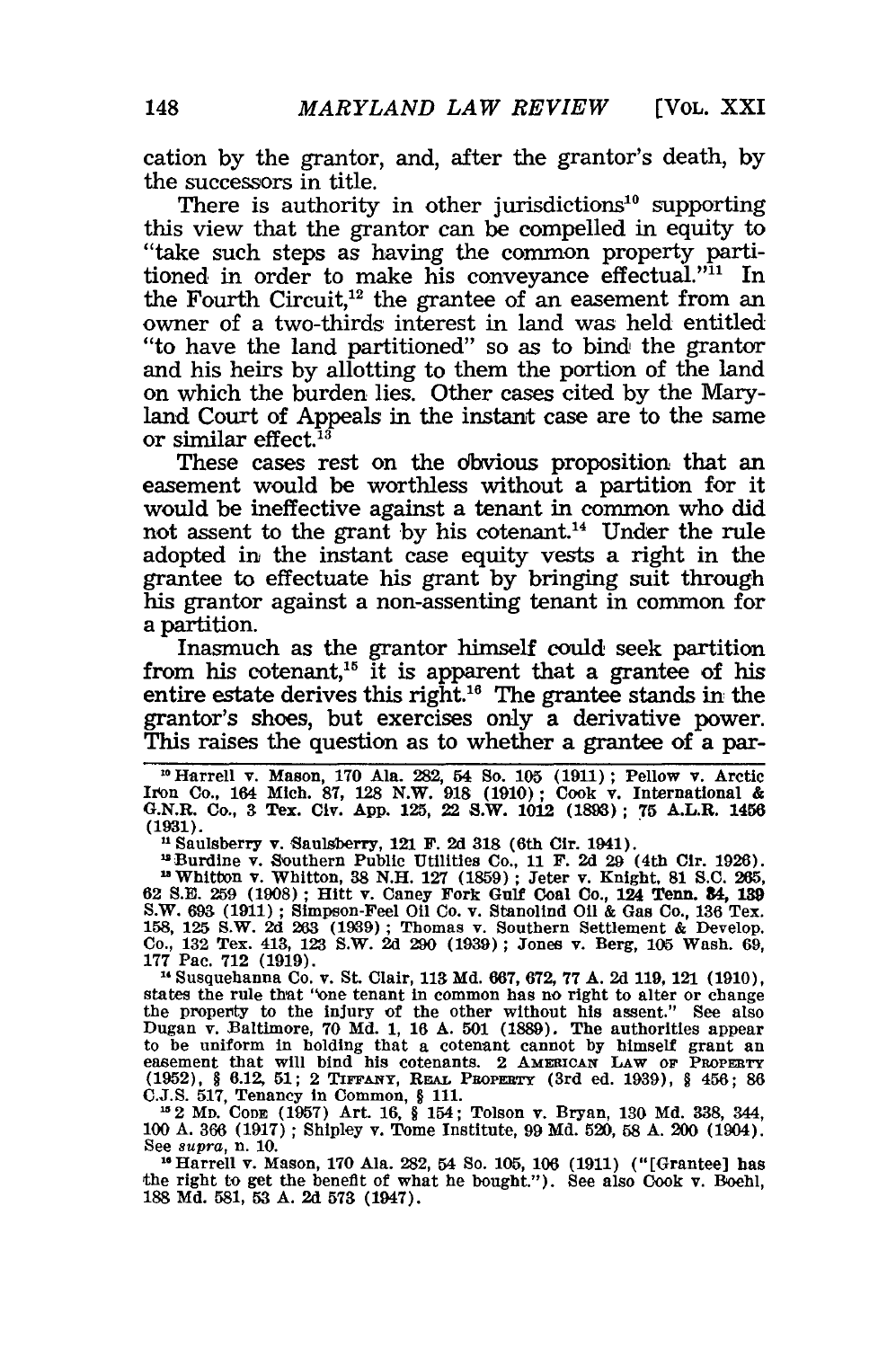tial interest can exercise this power in his own name or in the name of the grantor. The Court of Appeals did not answer this question; it refused to decide whether a grantee of an easement from one cotenant could be considered a concurrent owner, but reached the same result **by** upholding his right to force his grantor to partition the land. Equity thereby has safeguarded the easement **if** assent to a partitioning is not forthcoming from a nonassenting cotenant. If the grantee can not do directly in his own name what is necessary to protect his interest, he will be entitled to do it indirectly through his grantor.<br>The rules governing partition are simple. Where one co-

tenant conveys in fee simple his interest in an undivided share of a definite parcel of property, the grantee thereof is **by** right entitled to seek partition, and will be protected in respect to partition proceedings, in cases where the rights of the other cotenants are not prejudiced.<sup>17</sup> The rule applies independent of any statute<sup>18</sup> and is quoted in the instant case with the statement that the "right of partition in kind existed and continues to exist independent of statute" and, at common law, is "a matter of right, except where **.. .**inconvenience or difficulty would not formerly prevail to prevent it."<sup>19</sup> On the contrary, the rule that persons having interests in the property which do not make them cotenants cannot maintain an action of partition<sup>20</sup> apparently requires that a plaintiff seeking partition have a present possessory interest, legal or equitable, in the land. Lacking such an interest, the plaintiff will be

<sup>&</sup>lt;sup>17</sup> Highland Park Mfg. Co. v. Steele, 235 F. 465, 470 (4th Cir. 1916) :<br>Finley v. Dubach, 105 Kan. 664, 185 P. 886 (1919) ; Pellow v. Artic Iron<br>Co., 164 Mich. 87, 128 N.W. 918 (1910) ; Lasater v. Ramirez, 212 S.W. 935<br>(T

LAW OF PROPERTY (1952)) §§ 6.21, 6.22; 75 A.L.R. 1456 et seq. (1931).<br><sup>18</sup> 75 A.L.R. 1456 (1931); 68 C.J.S. 33-35, Partition, §§ 21, 22; 40 Am. Jur<br>88-96. Partition, §§ 106-111; 2 TIFFANY, REAL PROPERTY (3rd ed. 1939).<br>§§ **LAW OF PARTITION** (2nd ed. **1882),** 4. **<sup>19</sup>**Baltimore **G. & E.** Co. v. Bowers, 221 **Md. 337,** 343, **157 A. 2d 610 (1959).**

At common law, only a coparcener had a right to partition. Later, **by 31 HEN. 8, c. 1 (1539),** joint tenants and tenants in common were granted the right in their own name. This statute was extended **by 32 HEN. 8, c. 32 (1540),** to all tenants for life or a term of years. In Maryland, **MD. LAWs 1785, Ch. 72,** merely declared the common law, as **did MD. LAws 1831, Ch. 311,** and other legislation culminating in 2 **MD. CODE (1957),** Art. **16, §** 154. In Hardy v. Leager, 212 **Md. 565, 130 A. 2d 737 (1957),** the Court held that an absolute right of partition exists independent of the statute. The instant case, moreover, merely amplifies in whom the right exists and the procedure for asserting the right. lit does not, however, decide whether the plaintiff is a concurrent owner entitled **by** statute to partition. **<sup>0</sup>***Supra,* ns. **18, 19.** See also 2 **AmEmIcAN LAW OF PROPERTY (1952), § 6.22,**

**<sup>100.</sup>**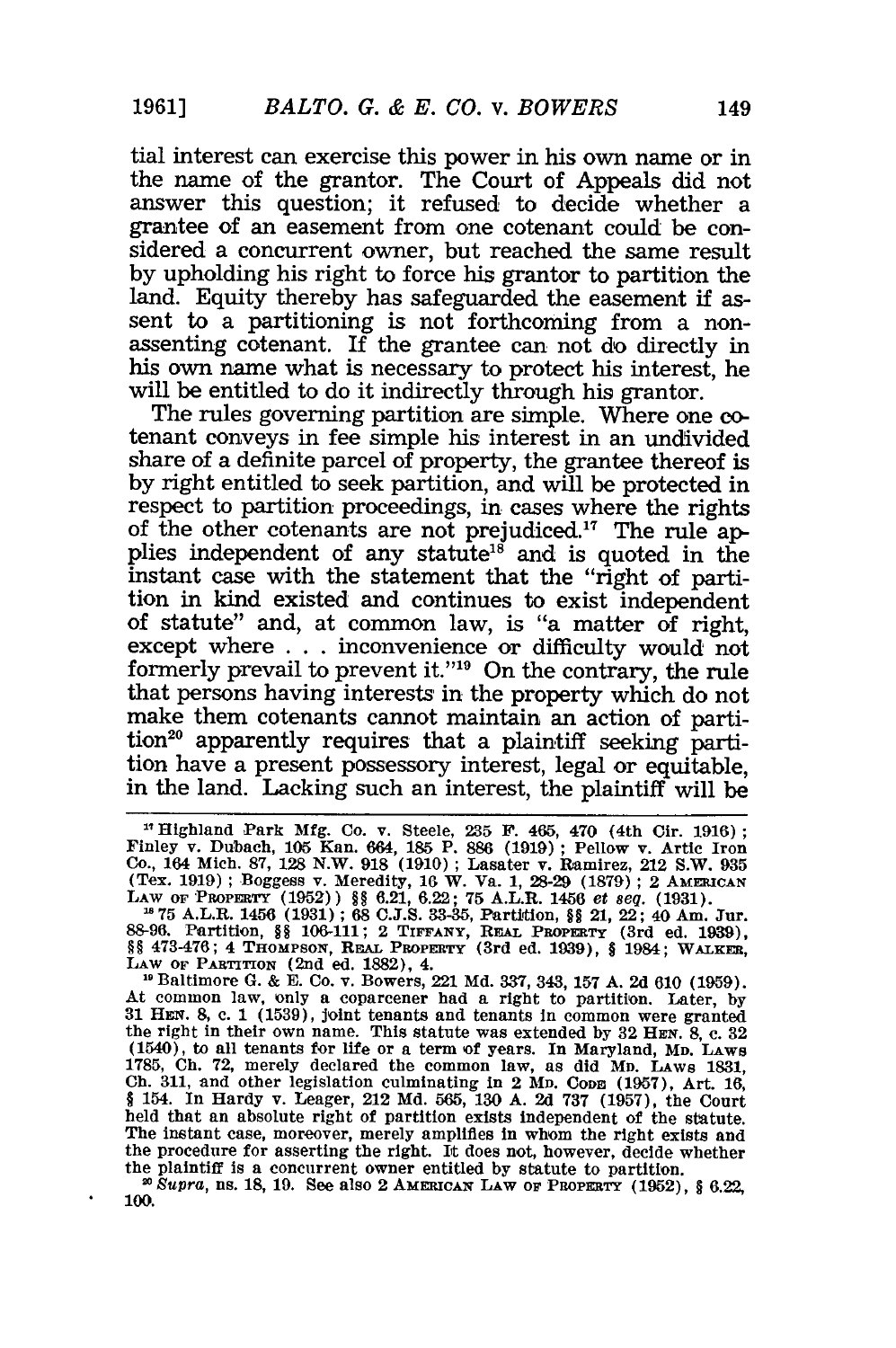$\bullet$ 

denied the right to sue.<sup>21</sup> Thus, it is manifest that a cotenant of a fee simple interest or his grantee may sue for partition,<sup>22</sup> and that a cotenant of a life estate or estate for years may also sue; but partition, if granted, would not affect the remaindermen.<sup>23</sup>

Although it is not entirely clear from the authorities, a contrary rule has prevailed where a cotenant grants to a third person the timber rights of his moiety.<sup>24</sup> In such a case, the grant cannot, as against the cotenants of the grantor, create a cotenancy in the timber distinct from the land, so as to enable the grantee to sue for partition of the timber but not of the land. "Separate ownership of timber or a stratum of minerals is not a cotenancy and therefore the owner cannot bring a partition suit."25

There are two important considerations which the Court leaves unanswered in the instant case. First, is the plaintiff entitled to partition in his own right or must he compel his grantors to bring a partition suit? Second, if partition in kind is not feasible, and a sale is required, how should the sale be made and the proceeds divided?

The Court found it was not required to decide whether the plaintiff could sue for partition in his own name under a Maryland statute giving an equity court the right to:

"... decree partition of any lands ... or any right, interest or estate therein . . .on the bill or petition of any joint tenant, tenant in common, or any parcener or any concurrent owner...."<sup>26</sup>

The question of whether the grantee of an easement has a right to seek partition by suing in his own name was answered in an Alabama case similar to the present suit.<sup>27</sup> There, plaintiff was a grantee of timber rights from one cotenant, and was held entitled to file a bill for partition, not as a cotenant, but through equity's power to enforce his right to benefit from what he had purchased. The Court said, *inter alia:*

**"...** there is an old maxim that equity affords a remedy wherever there is a right which cannot be enforced

<sup>21</sup>2 TIFFANY, REAL PROPERTY (3rd ed. 1939), *§* 475, 476.

<sup>2</sup>Cook v. Boehl, 188 Md. 581, 53 A. 2d 555 (1947) ; Dugan v. Baltimore, 70 Md. 1, 16 A. 501 (1889) ; Gittings v. Worthington, 67 Md. 139, 9 A. 228 (1887) ; Thruston v. Minke, 32 Md. 571 (1870).

Supra, n. 16. 40 Am. Jur. 92, Partition, *§§* 109, 110.

<sup>40</sup> Am. Jur. 88, Partition, § 106. 212 AMERICAN LAW OF PROPERTY **(1952),** § 6.22, 100.

<sup>2&</sup>quot;2 **MD. CODE** (1957) Art. 16, § 154. Harrell v. Mason, 170 Ala. 282, 54 So. 105 (1911).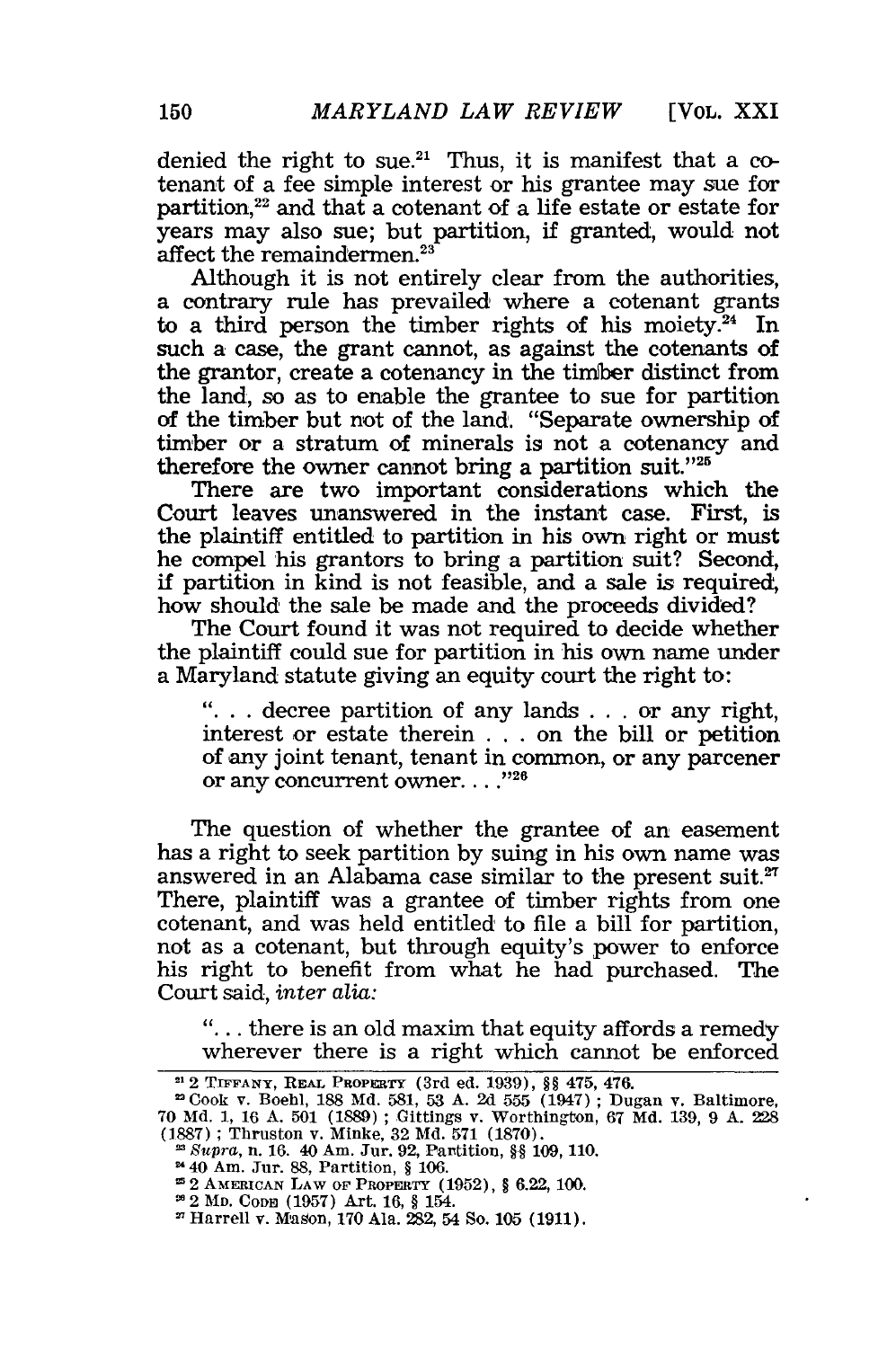in a court of law. The complainant having bought the undivided interest in the timber cannot cut and remove it without becoming liable to the other owners of the lands; yet he has the right to get the benefit of what he has bought. **\* \* \*** He nevertheless has the right to the timber on such part of the land as may be set apart to his grantor, and for the maintenance of this right must be allowed to prosecute a suit against the grantor and the other cotenants.  $\ldots$ <sup>128</sup>

A denial of partition in kind, however, would not leave the plaintiff without protection of his easement. A sale and division of the proceeds is permissible where the evidence affirmatively demonstrates that the property is not divisible in kind without loss or damage to the parties.<sup>29</sup> The rationale for this rule lies in the fact that the common law right to partition in kind produced many hardships where partition destroyed the value of the land or was impossible because of the location of the land itself. To prevent these hardships, many states, including Maryland, enacted legislation providing for a judicial sale of the land with a division of the proceeds among the various owners.<sup>30</sup> "The proceeds of the sale take the place of the land, and the respective rights of the cotenants to the money are in proportion to the undivided interest of each in the land."31" To this rule may be added two corollaries, that the person seeking a sale has the burden of proof that the land is not partionable without injury to the parties, and that the criteria for granting or denying a sale is "whether the value of the share of each [co-owner] in case of partition would be materially less than his share of the money equivalent that could probably be obtained for the whole."<sup>32</sup> The early Maryland case of *Earle v*. *Turton*<sup>33</sup> clearly states the rule which applies today.

"Or upon proof that the land could not be divided without loss or injury to the parties, [the Court] could have decreed a sale. **\* \* \*** According to our construction of the 99th section [now § 154] of the 16th Article, to justify the court in passing a decree of sale in such

<sup>&</sup>lt;sup>28</sup> *Id.*, 105-106.

Earle v. Turton, 26 **Md. 23** (1866).

*Supra, n.* **26.**

<sup>40</sup> Am. Jur. **73,** Partition, **§ 83.**

*<sup>&#</sup>x27;Id.,* 74.

<sup>&</sup>lt;sup>28</sup> 26 Md. 23 (1866).